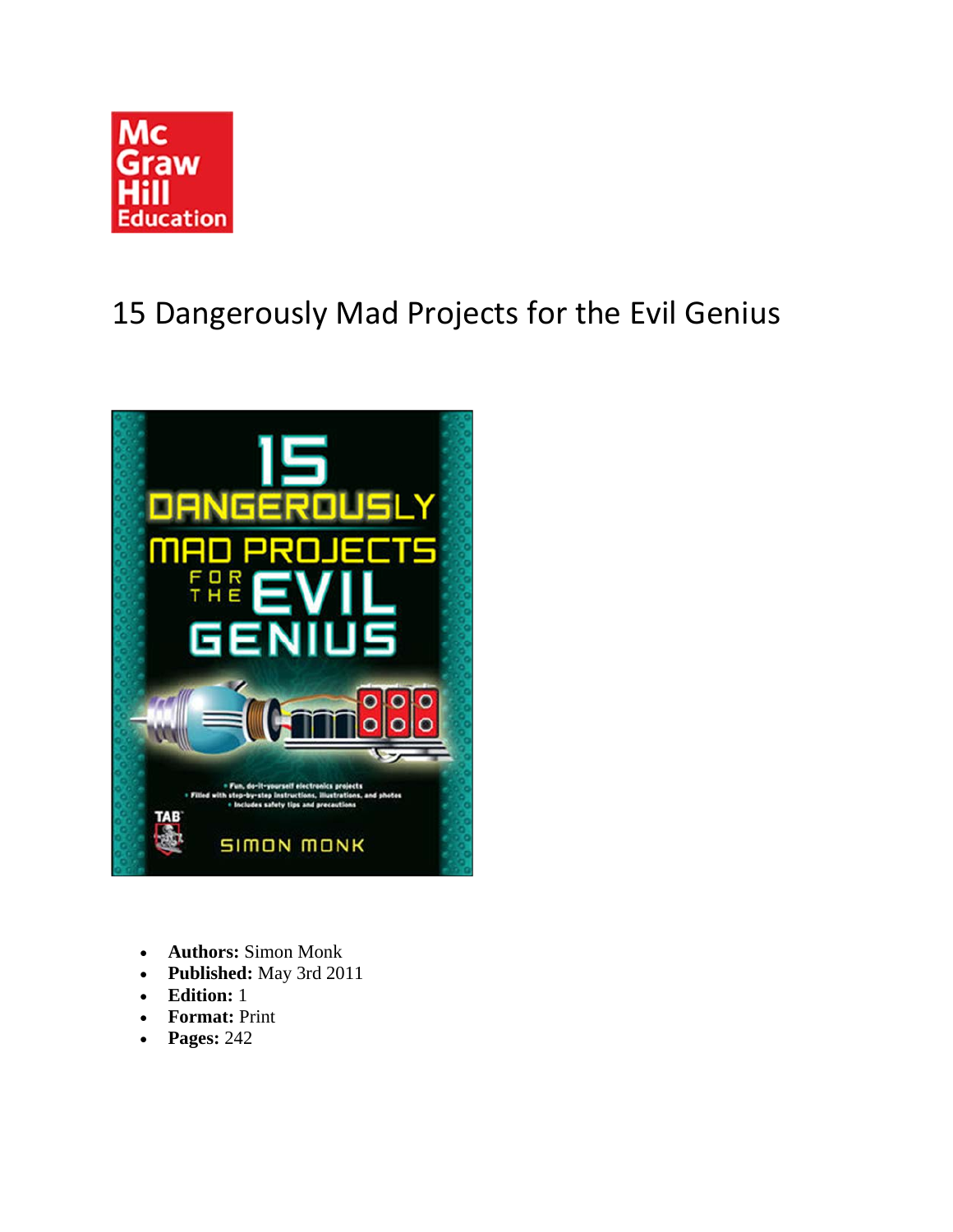## Description

#### UNLEASH YOUR INNER MAD SCIENTIST!

This wickedly inventive guide explains how to design and build 15 fiendishly fun electronics projects. Filled with photos and illustrations, *15 Dangerously Mad Projects for the Evil Genius* includes step-by-step directions, as well as a construction primer for those who are new to electronics projects.

Using easy-to-find components and equipment, this do-it-yourself book shows you how to create a variety of mischievous gadgets, such as a remote-controlled laser, motorized multicolored LEDs that write in the air, and a surveillance robot. You'll also learn to use the highly popular Arduino microcontroller board with three of the projects.

#### *15 Dangerously Mad Projects for the Evil Genius:*

- Features step-by-step instructions and helpful illustrations
- Covers essential safety measures
- Reveals the scientific principles behind the projects
- Removes the frustration factor--all required parts are listed, along with sources

#### *Build these devious devices to amaze your friends and confound your enemies!*

- o Coil gun
- o Trebuchet
- o Ping pong ball minigun
- o Mini laser turret
- o Balloon-popping laser gun
- o Touch-activated laser sight
- o Laser-grid intruder alarm
- o Persistence-of-vision display
- o Covert radio bug
- o Laser voice transmitter
- o Flash bomb
- o High-brightness LED strobe
- o Levitation machine
- o Snailbot
- o Surveillance robot

Each fun, inexpensive Evil Genius project includes a detailed list of materials, sources for parts, schematics, and lots of clear, well-illustrated instructions for easy assembly. The larger workbook-style layout and convenient two-column format make following the step-by-step instructions a breeze.